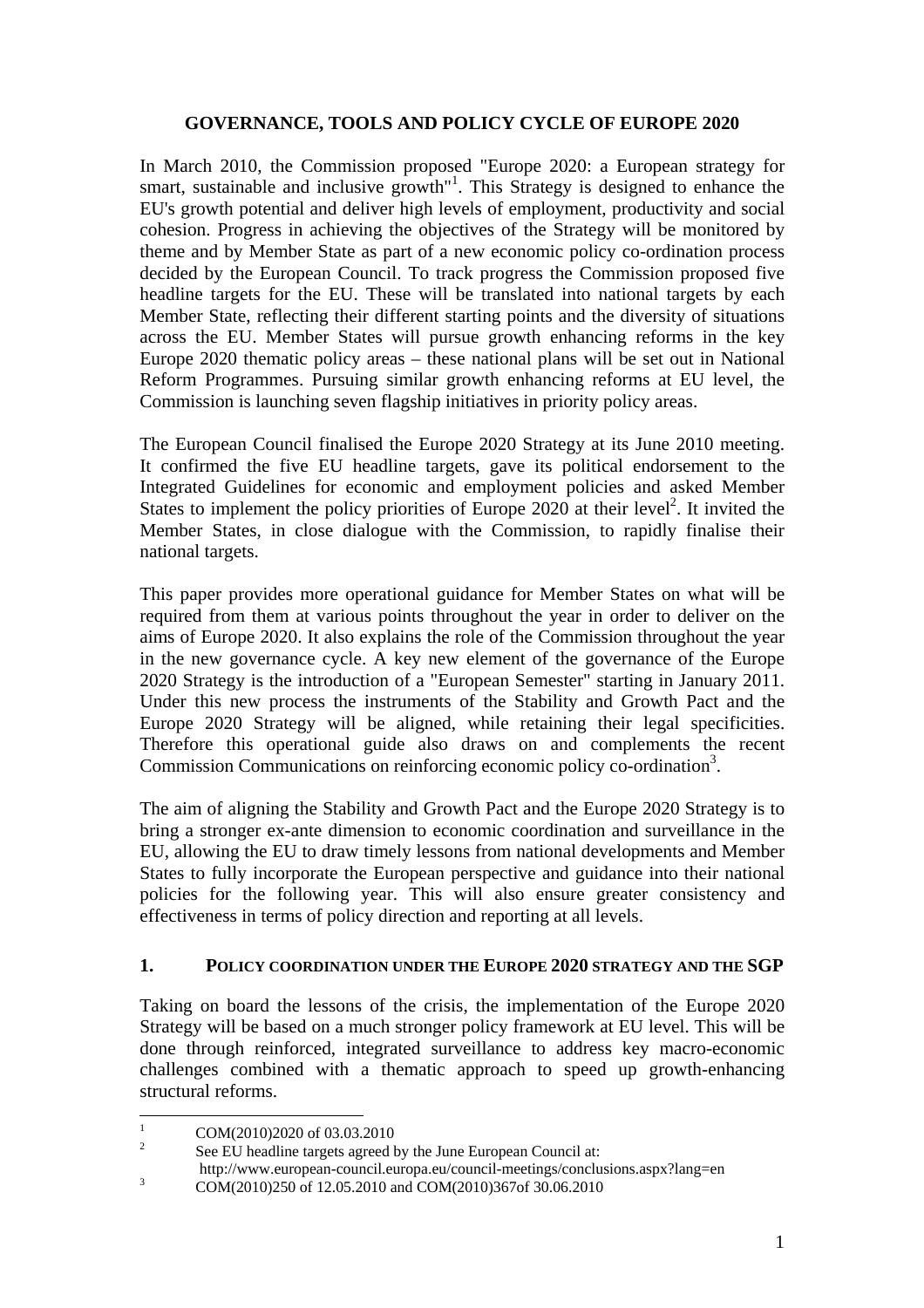A visual representation of the governance of the new Strategy is given in Graph 1. The five EU headline targets and the Europe 2020 integrated guidelines will serve as a policy framework for the production of National Reform Programmes (NRPs). The Stability and Growth Pact will be the framework for the establishment of Stability and Convergence Programmes (SCPs).

*Graph 1. Governance of the Europe 2020 Strategy* 



The governance of the Strategy will be based on three integrated strands:

- *Macro-economic surveillance* to ensure a stable macroeconomic environment conducive to growth and employment creation, taking full account of spill-over effects across Member States economies, particularly in the euro area. In accordance with the Integrated Guidelines (numbers 1 to 3), it will cover macroeconomic and structural policies to address macroeconomic imbalances, macrofinancial vulnerabilities, and competitiveness issues which have a macroeconomic dimension.
- *Monitoring of growth-enhancing reforms (thematic coordination)* will focus on structural reforms in the field of innovation and R&D, resource-efficiency, business environment, employment, education and social inclusion, in accordance with the Integrated Guidelines (numbers 4 to 10). The policies pursued in this context should be designed to deliver smart, sustainable and inclusive growth and employment creation at national and EU level and also focus on removing obstacles to achieving the objectives set in the above Guidelines. Progress will be monitored through the five Europe 2020 headline targets and the national targets which underpin them*.*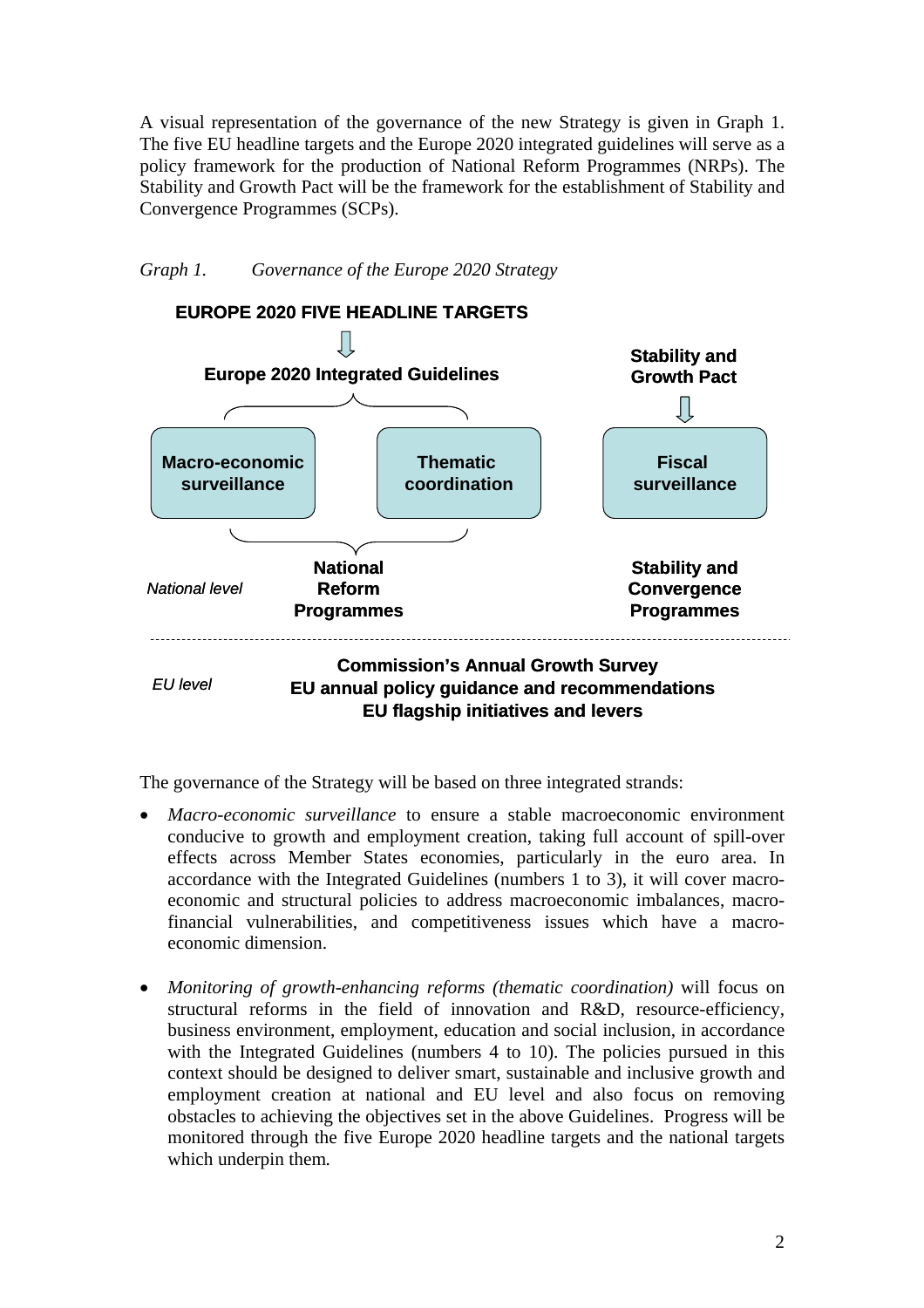• In parallel, *fiscal surveillance under the Stability and Growth Pact* will be enhanced to strengthen fiscal consolidation and foster sustainable public finances. This will help ensure the overall consistency of EU policy advice by identifying the fiscal constraints within which Member States' actions are to be developed.

Member States have direct responsibility for the policy initiatives to be undertaken under the Europe 2020 Strategy. Their NRPs and the SCPs will be the cornerstones of their action.

Through reinforced monitoring and guidance mechanisms, the EU level will provide a supportive policy framework. The Commission will work to unlock new growth potential and to remove obstacles to sustainable growth through seven flagship initiatives and by mobilising the main EU policy instruments for growth and jobs, as explained below.





# **2. REINFORCED INSTRUMENTS**

# *Strengthening EU strategic guidance*

The Spring meeting of the European Council will provide horizontal policy guidance for the EU and the euro area as a whole (and possibly for groups of countries). It will take stock of the overall macro-economic situation and of progress towards the five EU headline targets. It may also consider progress under the flagship initiatives. It will provide policy orientations covering fiscal, macro-economic and thematic elements and will advise on linkages between them. Member States should take these orientations into account when preparing their SCPs and NRPs which should be submitted to the Commission in April of each year.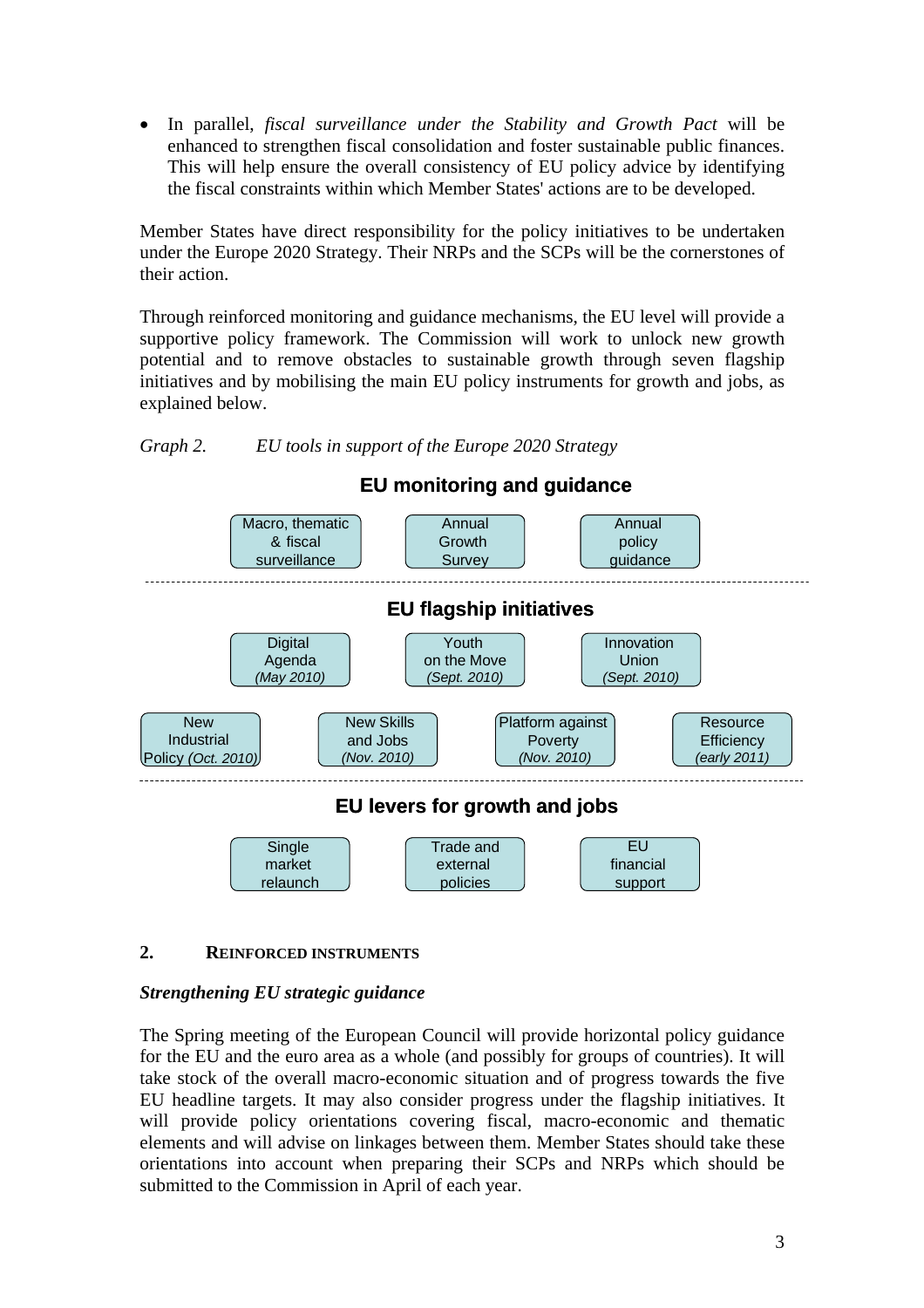# *Annual Growth Survey*

The Commission's *Annual Growth Survey*, presented each January, will be the main input for discussions at the Spring meeting of the European Council. The *Survey* will include both a review and a forward-looking part integrating the three main strands of surveillance:

The review will focus on:

- Fiscal and macro-economic developments in the EU and the euro area, including macroeconomic imbalances (based on an alert mechanism developed by the Commission), macro-financial risks as reported by the European Systemic Risk Board (ESRB) and progress made with the implementation of policies to address macro-structural challenges;
- Thematic developments in the EU, in particular overall progress achieved on the EU headline targets, as well as progress on the flagship initiatives and in removing bottlenecks in the single market and in the external aspects of the Strategy;
- Fiscal stance and overall progress towards fiscal targets.
- Horizontal issues related to developments in intra-euro-area imbalances and competitiveness, to be discussed by the Eurogroup.

The forward-looking part will describe:

- The main challenges for fiscal and macro-economic policies taking into account indicators of macro-financial vulnerability and competitiveness.
- Policies to address these challenges, also taking into account the views of the ESRB.
- Priorities for action in the area of structural reforms to advance the thematic part of the strategy.
- The Commission's draft Joint Employment Report will constitute a part of the survey addressing employment policies.

#### *The role of sectoral Councils*

Input to the Spring European Council will be prepared as appropriate by the ECOFIN Council (macro-economic surveillance) and by EPSCO as well as other Council formations (thematic coordination), taking account of the key findings of the Joint Employment Report. Comparisons with the performance and measures taken by international partners will be included in the Annual Growth Survey and should also be discussed in Council.

Throughout the year, the sectoral Councils will play a key role in examining progress towards the EU headline targets, through appropriate monitoring and peer review, as well as in advancing the Europe 2020 flagship initiatives.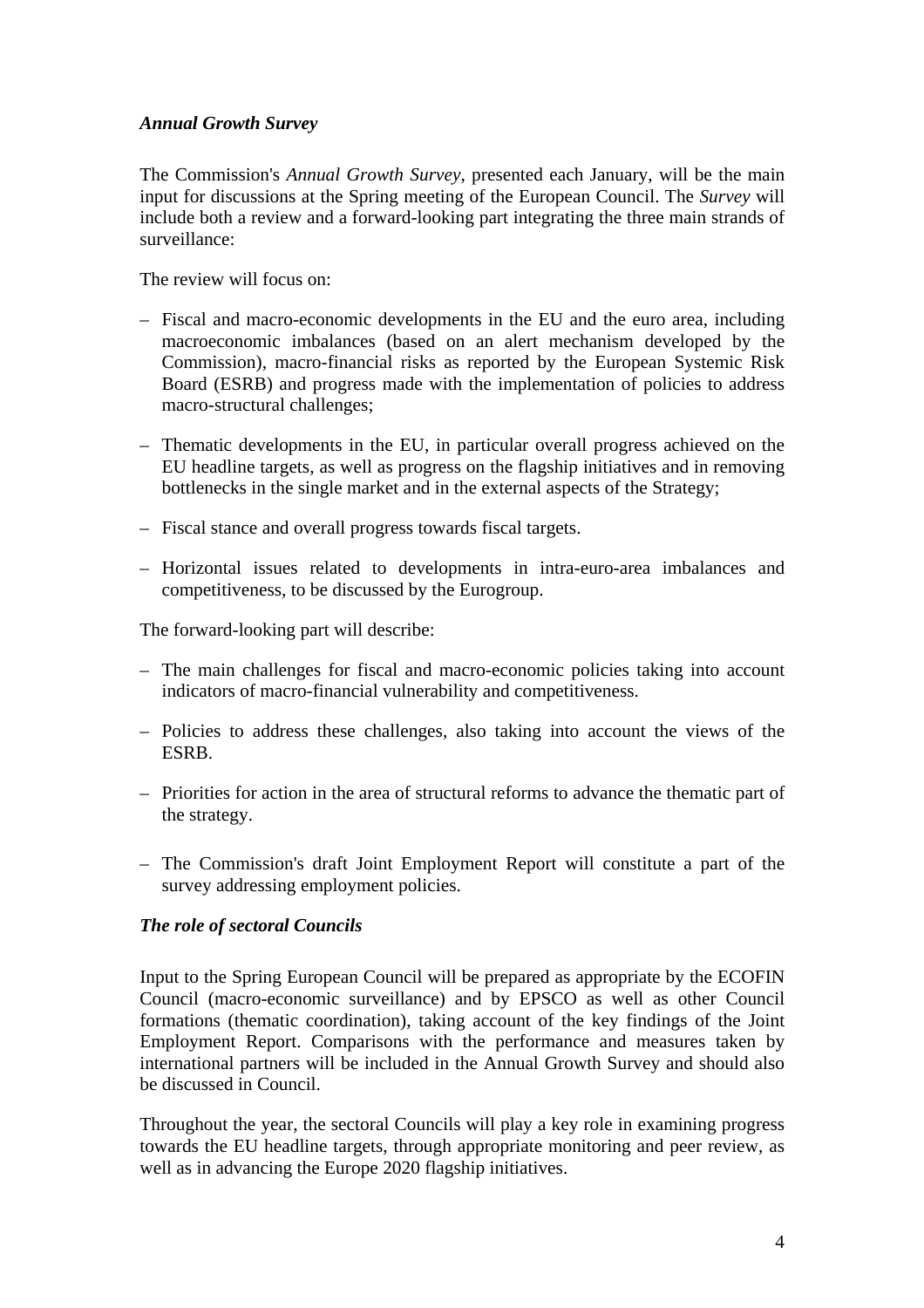# *Effective reporting at Member States' level*

Effective reporting will enable the EU to undertake effective monitoring, surveillance and peer review of progress. Reporting will be carried out through the Stability and Convergence Programmes (SCPs) and the National Reform Programmes (NRPs), which will submitted simultaneously by mid-April:

- The content of *Stability and Convergence Programmes* will be adapted to fit the new cycle of the European Semester. SCPs will be submitted before government adoption of national budgets for the following year and will include the necessary information to allow for meaningful discussions on fiscal policy. This is especially important for the year t+1.
- *National Reform Programmes* will play a key role under Europe 2020 and are to be regarded as the counterpart of the SCPs. The Commission will propose that NRPs be based on a Code of Conduct, similar to that for the SCPs. NRPs should contain the elements necessary for country specific as well as for thematic surveillance under the Europe 2020 strategy (see box below).

Both reports (NRPs and SCPs) should be fully integrated within the national budgetary procedure. It is important to ensure involvement of regional/local authorities, social partners and other stakeholders throughout the preparation process to build broad-based support for the implementation of these policies.

# **Main elements of the NRPs**

The NRPs should include the following building blocks:

# **- Macroeconomic scenario**

A cross-reference to the elements in the SCP should be made here.

#### - **Macro-economic surveillance:**

Drawing on the work of the EPC/EFC, the NRP should identify non-fiscal, macroeconomic policies in accordance with the Integrated Guidelines (notably 1 to 3) to address internal/external imbalances, ensure macro-financial stability, and tackle competitiveness weaknesses having a macro-economic dimension.

# **- Thematic coordination:**

– The NRP should set out Member States' proposed trajectories for meeting their agreed national targets derived from the five EU headline targets and should track progress towards these targets (Integrated Guidelines 4 to 10).

– NRPs should include a description of key measures to achieve the national targets, including time-tables and budgetary impacts.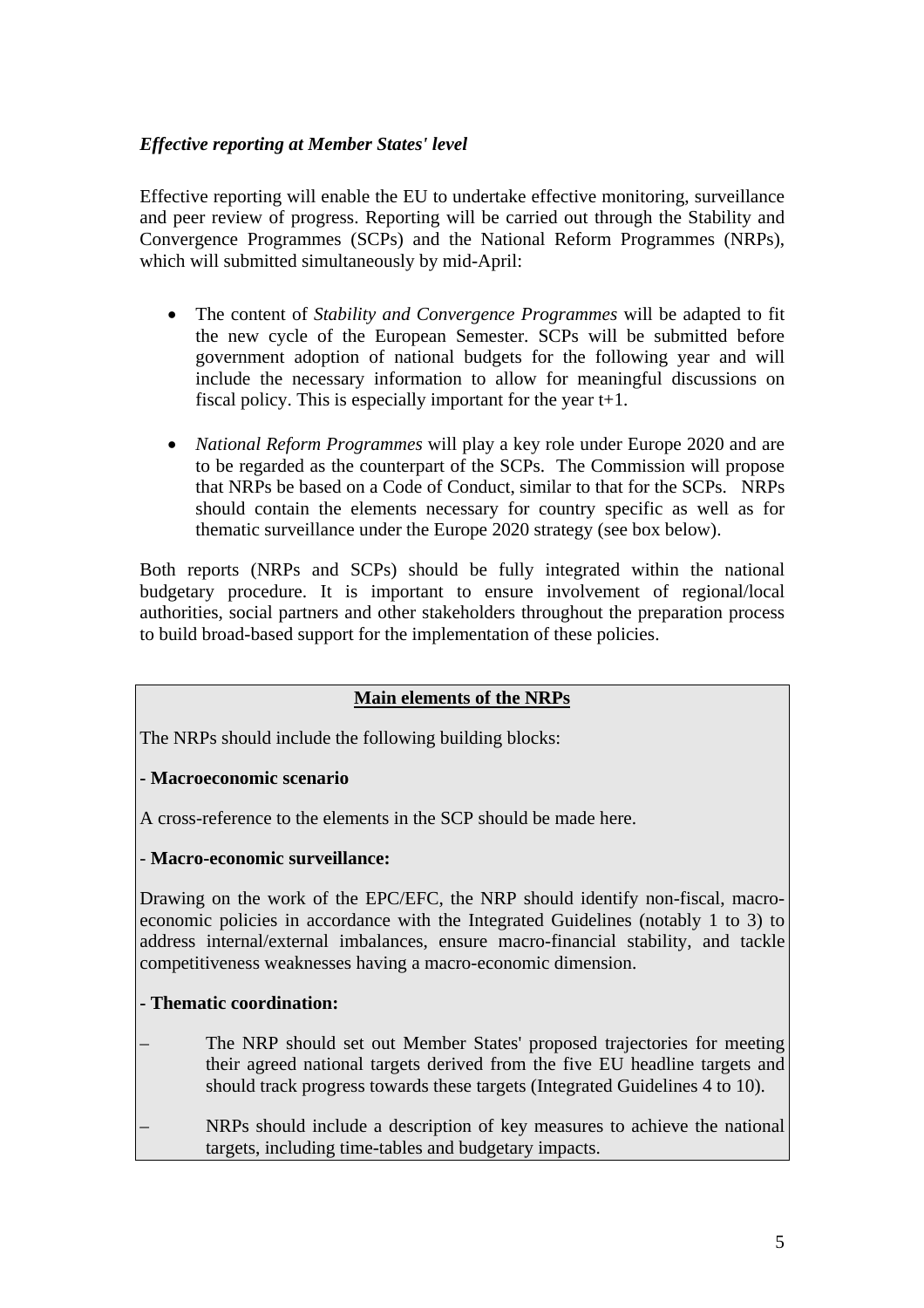– In addition, Member States should set out how they intend to tackle obstacles to achieving the objectives set in the above guidelines with a focus on policy outcomes and demonstrating concrete results.

– The above guidelines provide a list of the measures which Member States could consider to attain their agreed targets and to tackle bottlenecks. Where appropriate, Member States should indicate how EU structural funds will be used in support of measures to achieve the targets as well as the budgetary impact of these measures. NRPs should clearly focus on a limited set of priority measures, based on the principle that reforms must be sequenced.

### **- Participation, communication and identification of good practice**

The NRP should indicate how the national authorities plan to involve/have involved local/regional authorities and relevant stakeholders in defining and implementing the NRP and how they communicate (or plan to communicate) on Europe 2020 and on their own NRP, and what the results have been. They will also be invited to report on their experience with collecting, sharing and implementing good practices.

### *Country-specific recommendations*

In June of each year, the Commission will propose a single set of country-specific recommendations and/or draft opinions attached to a single country report and an overall report for the euro zone, to reflect the integrated nature of the Strategy. However, these will be issued under separate legal instruments:

- *Council Opinions* on fiscal policies;

- *Recommendations* on other elements of macro-economic surveillance will be issued under articles 121 of the Treaty and on the basis of secondary legislation currently being prepared as regards excessive imbalances;

- *Recommendations* on thematic issues will be issued under articles 121 and 148 of the Treaty.

The Commission will consider on a case-by-case basis whether it would be appropriate to issue a recommendation for a longer period – for example two years – in order to give sufficient time for implementing important structural reforms.

In cases where recommendations are not followed up sufficiently within the timeframe provided, the Commission may issue policy warnings and ensure effective enforcement through appropriate incentives and sanctions in the context of excessive imbalances procedures.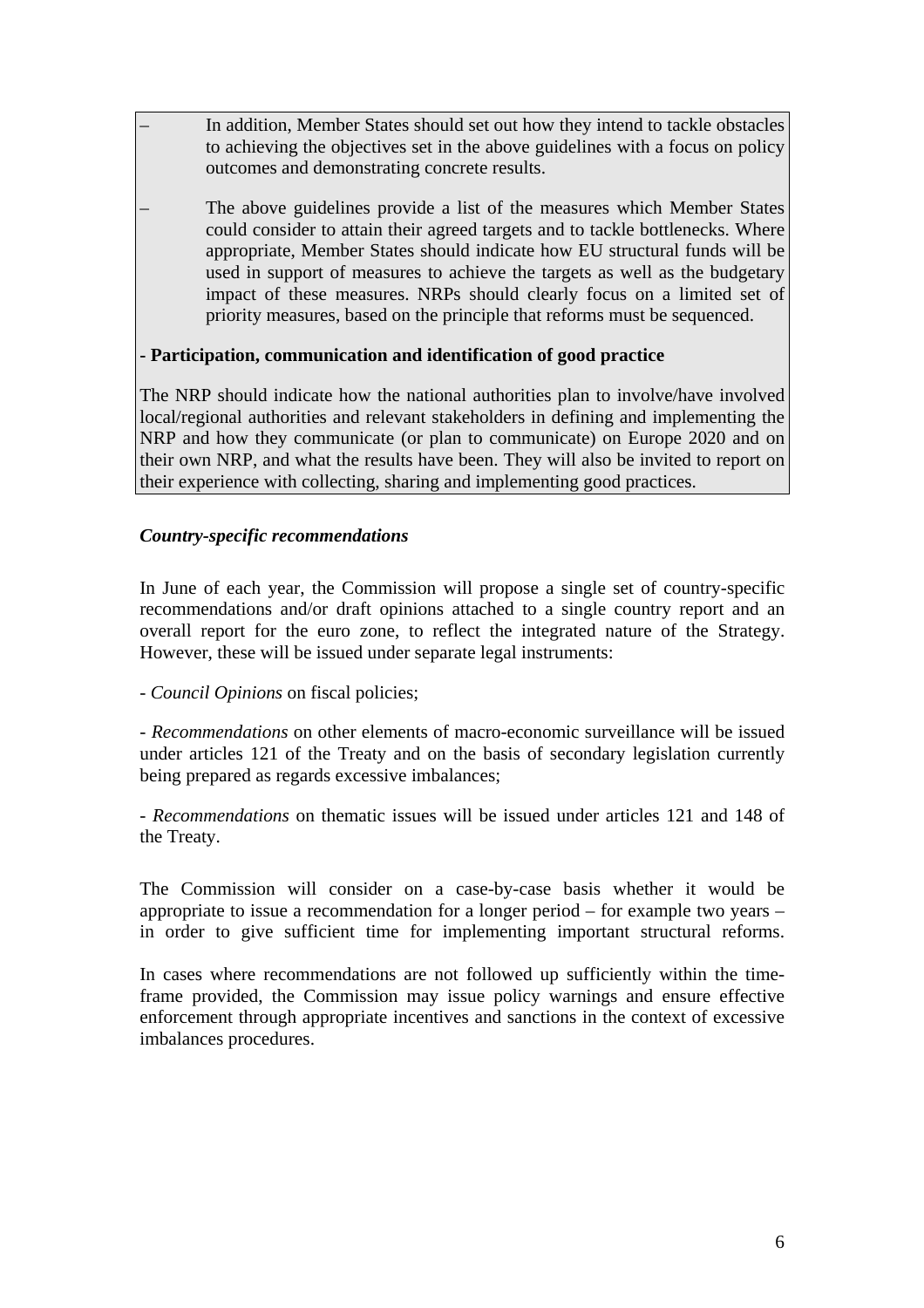# *The Europe 2020 flagship initiatives and other EU instruments*

Graph 2 above gives an indicative timeline for the launching of the seven Europe 2020 flagships. Active engagement of sectoral Councils and of key stakeholders will be critical to their success. The Commission will mobilise key EU instruments – the single market, trade and external policies, the EU budget – in support of the Strategy.

### **3. 2011: THE LAUNCH OF THE EUROPEAN SEMESTER**

Under the new governance scheme, there will be one annual policy cycle for economic policy coordination, in which the instruments of Europe 2020 and the SGP will be synchronised and made fully coherent.

The organisation of the annual cycle reflects the agreement on the "European Semester" reached by the June 17 European Council. Graph 3 highlights the main building blocks of the "European Semester".



*Graph 3. The European Semester of policy coordination* 

The first full cycle according to this new approach will begin in 2011, as follows:

January-June each year:

- *January*: the Commission presents its Annual Growth Survey, reporting on progress and setting out orientations for the coming year.
- *February/March:* meeting of the European Council gives guidance to Member States and EU level
- *By mid-April*, Member States submit their *NRPs and SCPs*, taking account of policy guidance addressed to them.